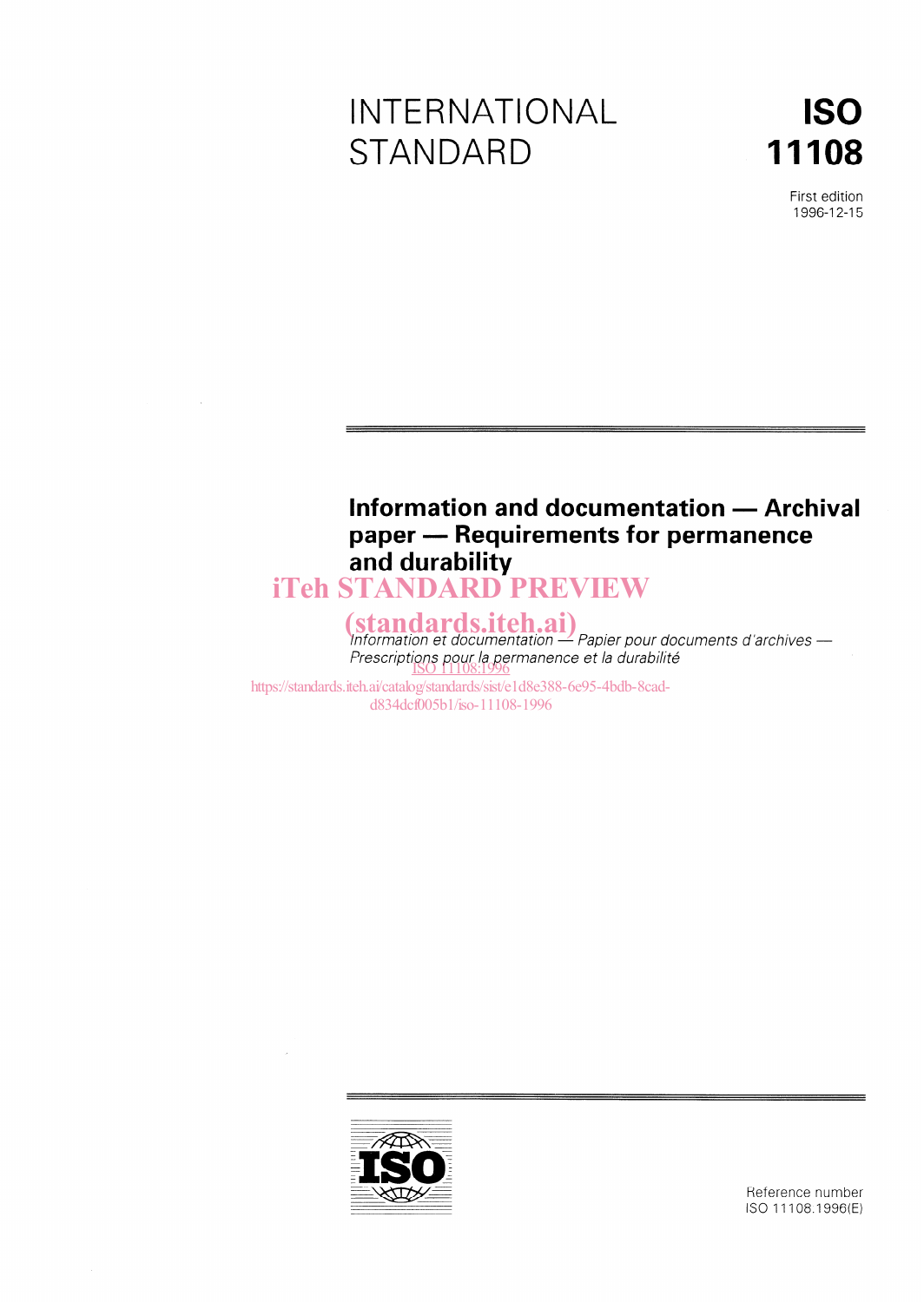### Foreword

ISO (the International Organization for Standardization) is a worldwide federation of national standards bodies (ISO member bodies). The work of preparing International Standards is normally carried out through ISO technical committees. Esch member body interested in a subject for which a technical committee has been established has the right to be represented on that committee. International organizations, governmental and non-governmental, in liaison with ISO, also take part in the work. ISO collaborates closely with the International Electrotechnical Commission (IEC) on all matters of electrotechnical standardization.

Draft International Standards adopted by the technical committees are circulated to the member bodies for voting. Publication as an International Standard requires approval by at least 75 % of the member bodies casting a vote.

### iTeh STANDARD PREVIEW

International Standard ISO 11108 was prepared by Technical Committee international Standard ISO ITTU8 was prepared by Technical Committee<br>ISO/TC 46, Information and documentatio**n, ITSubcommittee CSC 10,** Physical keeping of documents.

Annex A of this International Standard is for information and risk is ideas 88-6e95-4bdb-8cad-ISO 11108:1996 d834dcf005b1/iso-11108-1996

0 ISO 1996

All rights reserved. Unless otherwise specified, no part of this publication may be reproduced or utilized in any form or by any means, electronie or mechanical, including photocopying and microfilm, without permission in writing from the publisher.

International Organization for Standardization

Case Postale 56 · CH-1211 Genève 20 · Switzerland

Printed in Switzerland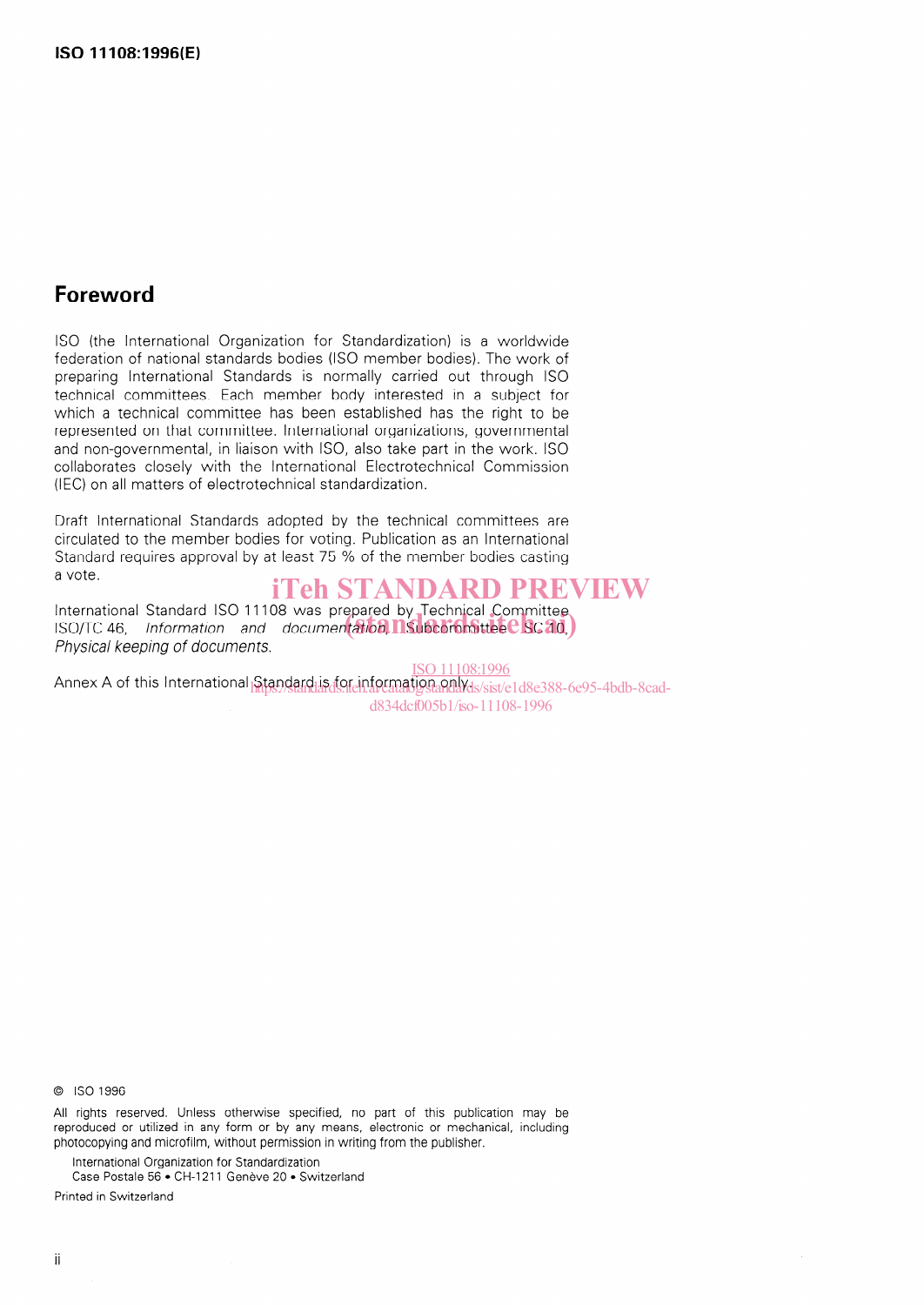# Information and documentation  $-$  Archival paper  $-$ Requirements for permanence and durability

#### 1 Scope

This International Standard specifies the requirements for archival paper. It is applicable to unprinted papers intended for documents and publications required for permanent retention and frequent use. For these documents and publications, paper of high permanence and high durability is required.

NOTES

1 Archival paper is primarily required for documents and publications intended to be kept permanently because of their high<br>historical, legal or other significant value. Archival paper is for special purposes, not for co historical, legal or other significant value. Archival paper is for special purposes, not for common use. The use of the term "archival Paper" does not imply that all Papers kept in archives are "archival Papers". (standards.iteh.ai)

2 The relationship between this International Standard and ISO 9706 is described in annex A.

ISO 11108:1996 https://standards.iteh.ai/catalog/standards/sist/e1d8e388-6e95-4bdb-8cadd834dcf005b1/iso-11108-1996

#### 2 Normative references

The following standards contain provisions which, through reference in this text, constitute provisions of this International Standard. At the time of publication, the editions indicated were valid. All Standards are subject to revision, and parties to agreements based on this International Standard are encouraged to investigate the possibility of applying the most recent editions of the Standards indicated below. Members of IEC and ISO maintain registers of currently valid International Standards.

ISO 186:1994, Paper and board - Sampling to determine average quality.

ISO 187:1990, Paper, board and pulps - Standard atmosphere for conditioning and testing and procedure for monitoring the atmosphere and conditioning of samples.

ISO 302:1981, Pulps - Determination of Kappa number.

ISO 536:1995, Paper and board - Determination of grammage.

ISO 1974: 1990, Paper - Determination of testing resistance (Elmendorf method).

ISO 4046:1978, Paper, board, pulp and related terms - Vocabulary.

ISO 5626:1993, Paper - Determination of folding endurance.

 $ISO$  6588:1981, Paper, board and pulps  $-$  Determination of pH of aqueous extracts.

ISO 9706:1994, Information and documentation - Paper for documents - Requirements for permanence.

ISO 10716:1994, Paper and board - Determination of alkali reserve.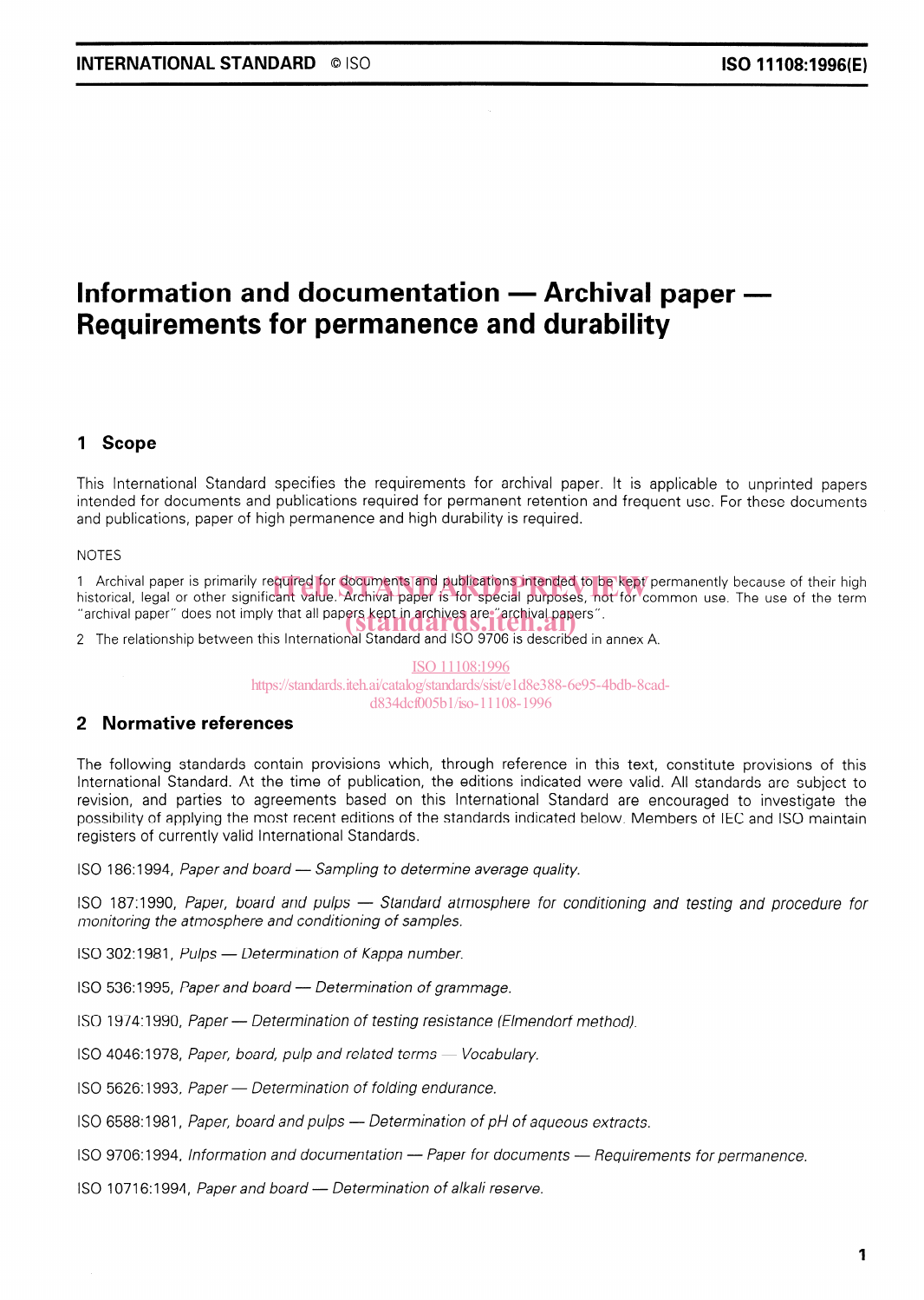#### 3 Definitions

For the purposes of this International Standard, the following definitions apply.

**3.1 archival paper:** Paper of high permanence and high durability.

**3.2 permanence:** The ability to remain chemically and physically stable over long periods of time.

[ISO 97061

**3.3 durability:** The ability to resist the effects of wear and tear when in use.

3.4 alkali reserve (of a paper): A compound (such as calcium carbonate) that neutralizes acid that might be generated as a result of natural ageing or from atmospheric pollution, determined as specified in ISO 10716.

[ISO 97061

#### 4 Required characteristics

#### 4.1 General

A sample of the lot under inspection shall be obtained as described in ISO 186. By visual inspection, the paper shall A sample of the lot under inspection shall be obtained as described in ISO 186. By visual ir<br>be free from obvious defects, such as creases, large specks, holes and wrinkles.

# (standards.iteh.ai)

#### 4.2 Fibre composition

#### ISO 11108:1996

The paper shall be made principally thom tibres is the undertition of the season. The paper shall be made a minor fraction of fully bleached chemical pulp is usedd&readM@esirable10erfo0mance, the amount shall be specified

NOTE -- A desirable performance does not only refer to the intrinsic properties of paper, but also includes, for instance, printing performance in various printing devices. For this reason, a maximum limit for a fully bleached chemical pulp fraction is not specified.

#### 4.3 Grammage

The grammage, determined as described in ISO 536, shall be at least 70 g/m?

NOTE  $-$  No upper limit is given, but the ISO definition of paper excludes materials of grammage exceeding 225 g/m<sup>2</sup>.

#### 4.4 Tearing resistance

The tearing resistance in any direction (machine or cross) shall be at least 350 mN.

The samples shall be conditioned at 23 °C and 50 % relative humidity as described in ISO 187. The tear test shall be performed as described in ISO 1974.

#### 4.5 Folding endurance

The paper shall have a folding endurance in any direction (machine or cross) of at least 2,42 when determined with the Schopper instrument or at least 2,18 when determined with the Lhomargy, the Köhler-Molin or the MIT instrument.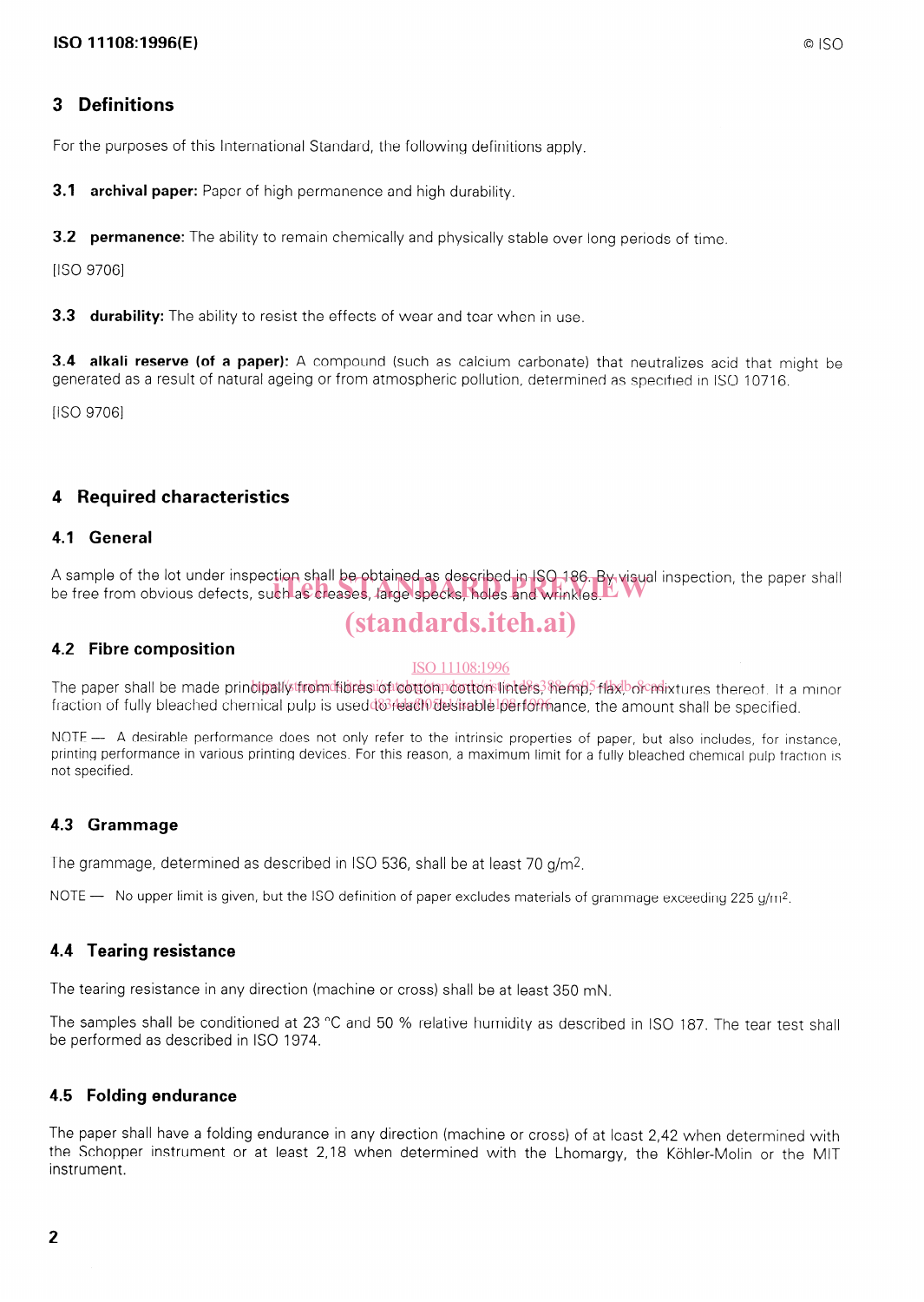The samples shall be conditioned at 23 °C and 50 % relative humidity as described in ISO 187. The determination and calculation of the folding endurance shall be performed as described in ISO 5626.

When determining the folding endurance, make sure that the folding zone in no case accommodates parts of a watermark (as defined in ISO 4046).

NOTE - A folding endurance of 2,42 corresponds to a fold number of about 260. A folding endurance of 2,18 corresponds to a fold number of 150. It should be observed that the folding endurance is the mean of the logarithms (to the base 10) of each of the individual readings.

#### 4.6 pH value of aqueous extract

The pH value of an aqueous extract, prepared with cold water and determined as specified in ISO 6588, shall be in the range from 7,5 to 10,O.

NOTE - This test gives the average pH of the paper. However, no single layer should have a pH value below 7.5. To ensure this, the manufacturer's warrant of the use of an alkaline process may be accepted as indication that the paper meets this requirement.

#### 4.7 Alkali reserve

The paper shall have an amount of alkali reserve corresponding to at least 0,4 mol of acid per kilogram, determined as specified in ISO 10716.

#### NOTES

In United States were carbonate is used to create the alkali reserve, the requirement is met if the paper contains about 20 g of CaCO<sub>2</sub> per kilogram of paper. CaCO<sub>3</sub> per kilogram of paper.<br>2 In the event that archival paper is produced as coated paper, it should be recognized that this requirement gives the

average alkali reserve of the paper. However, no single layer should have an alkali reserve below that corresponding to 0,4 mol of acid per kilogram of paper. ISO 11108:1996

https://standards.iteh.ai/catalog/standards/sist/e1d8e388-6e95-4bdb-8cad-

d834dcf005b1/iso-11108-1996

#### 4.8 Resistance to Oxidation

The Paper shall have a Kappa number of less than 5,0 when measured as specified in ISO 302 with the modification given in annex A of ISO 9706:1994.

#### 5 Report

The testing laboratory shall include in its report the following:

- a) precise identification of the paper lot tested;
- b) date and place of testing;
- c) the visual observations made when inspecting the Sample, according to 4.1;
- d) the grammage of the paper, determined as specified in ISO 536;
- e) the test results obtained when testing as specified in 4.4 to 4.8, expressed as stated in the relevant International Standard;
- f) any other observations made that may be of importance for the permanence or durability of the paper;
- g) a statement that the paper meets or fails to meet the requirements of this International Standard. In the latter case, the specific reasons shall be stated.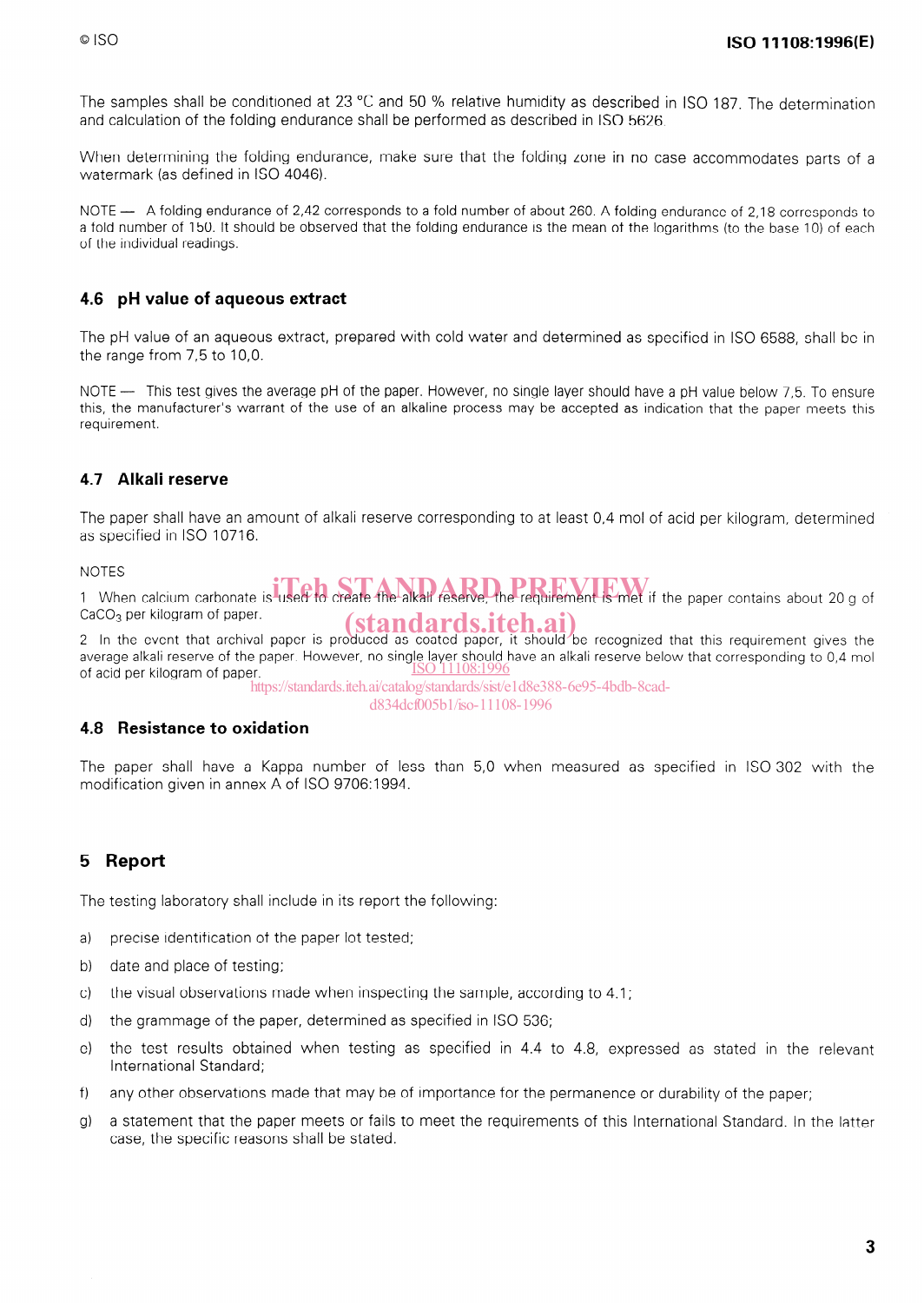### Annex A

(informative)

### Relationship between archival paper and permanent paper as defined in ISO 9706

Any paper that is made according to this International Standard will also meet the requirements of ISO 9706. It may therefore be marked or imprinted with the compliance symbol in annex B of ISO 9706 if the producer should so wish. The compliance may also be advertised, for example, in paper trade catalogues.

This is, however, not specifically recommended, since it is compliance with this International Standard that must be most important to make known. Furthermore, the paper will often be used for documents on which an imprinted symbol of compliance would be inappropriate. A special symbol of compliance for this International Standard is not included, since it might lead to confusion.

# iTeh STANDARD PREVIEW (standards.iteh.ai)

ISO 11108:1996 https://standards.iteh.ai/catalog/standards/sist/e1d8e388-6e95-4bdb-8cadd834dcf005b1/iso-11108-1996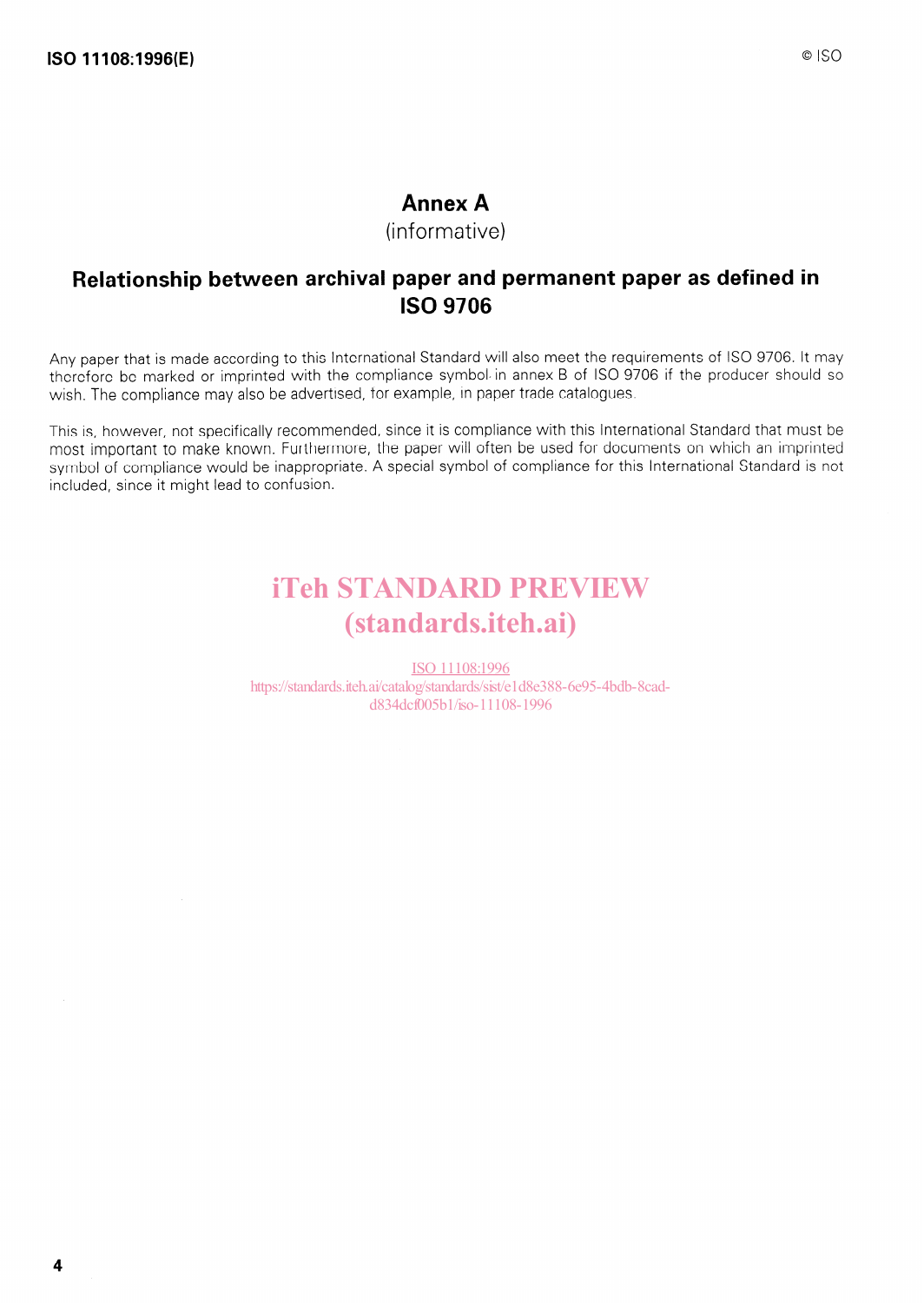# iTeh STANDARD PREVIEW (standards.iteh.ai)

ISO 11108:1996 https://standards.iteh.ai/catalog/standards/sist/e1d8e388-6e95-4bdb-8cadd834dcf005b1/iso-11108-1996